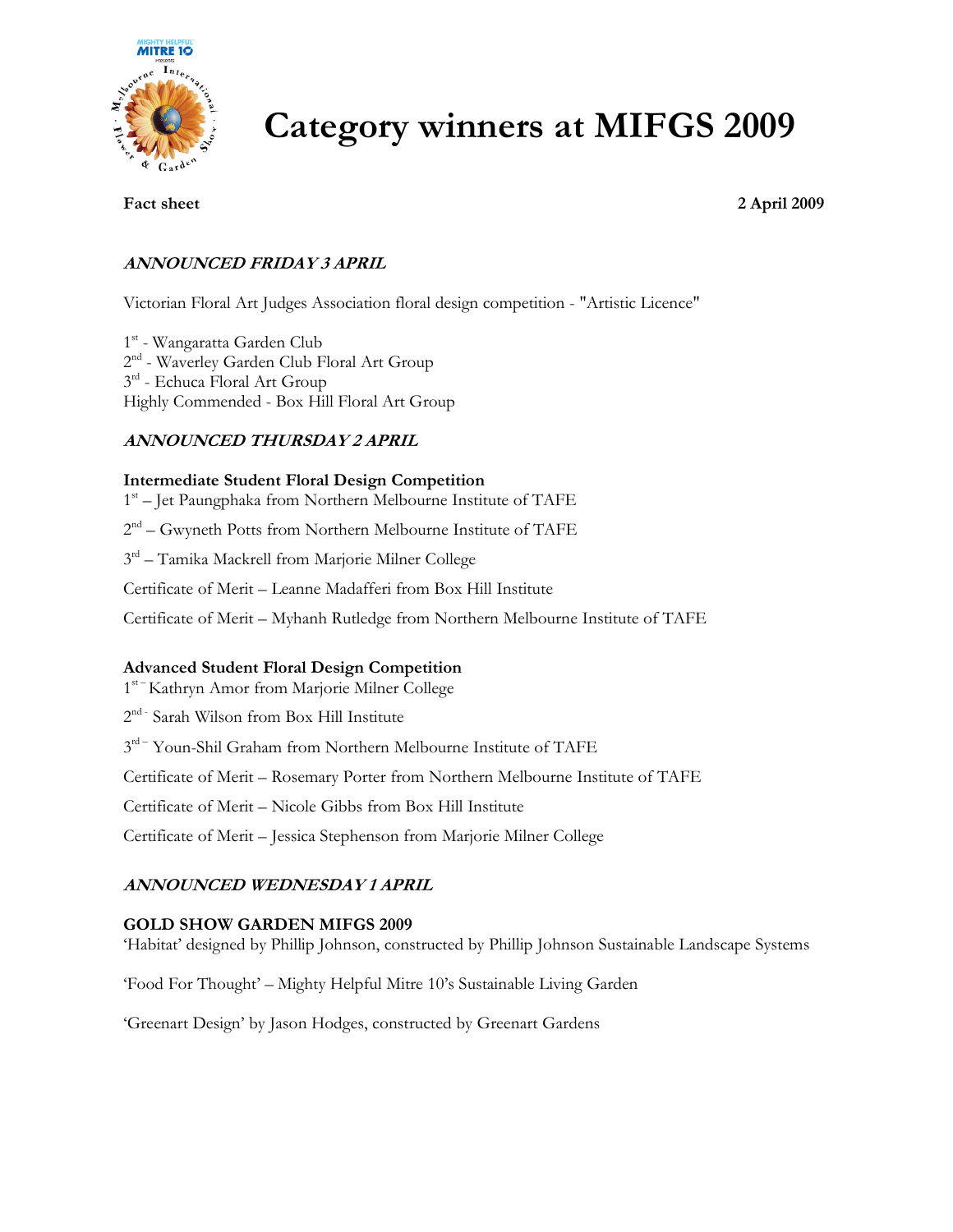#### SILVER SHOW GARDEN MIFGS 2009

'Gardening by Numbers' designed by Daniel Tyrrell, constructed by Daniel Tyrrell Landscapes

'Your Urban Oasis' designed by Carey Cavanagh of Carey Cavanagh Landscape Design & Construction - Presented by Outdoor Design & Living Magazine

'Tropical Retreat' presented by Outdoor Extension Company & Mitre 10 Diamond Creek, Designed by Christian Jenkins Design

#### BRONZE SHOW GARDEN MIFGS 2009

'Relativity' designed by James Dawson of James Dawson Landscape Design, constructed by Woodbridge Landscape Developments

#### THE ROYAL HORTICULTURAL SOCIETY COMEADOW AWARD

'Tropical Retreat' presented by Outdoor Extension Company & Mitre 10 Diamond Creek, Designed by Christian Jenkins Design

#### CITY OF MELBOURNE AWARD OF EXCELLENCE FOR BEST IN SHOW

'Habitat' designed by Phillip Johnson, constructed by Phillip Johnson Sustainable Landscape Systems

#### FLEMING'S STUDENT DESIGN COMPETITION WINNER OF THE DON FLEMING STUDENT AWARD

'Urban Cage' designed by Alicia Ferrer constructed by Apex Landscapes

#### RMIT FASHION DESIGN COMPETITION

1 st – Kasia Gorniak 2<sup>nd</sup> – Minna Wight 3 rd – Genevieve Kelsza

#### GOLD OUTDOOR EXHIBIT MIFGS 2009

'Imagine' designed by Wendy Clarke of Dirtscape Dreaming, constructed by Swinburne University Wantirna Campus & Arbour Constructions & presented by Humphris Nursery, Austraflora, Austem & Vaughan's Australian Plants.

'The Entanglements Garden' designed by Paal Grant of Entanglements

#### SILVER OUTDOOR EXHIBIT MIFGS 2009

'Cooling the Planet one backyard at a time' by the Tree & Shrub Growers of Victoria

Oasis Horticulture designed by Vivid Design

Savewater Garden by Savewater

#### BRONZE OUTDOOR EXHIBIT MIFGS 2009

Diamond Valley Garden Centre

The Great Hanging Basket Competition presented by the Royal Horticultural Society of Victoria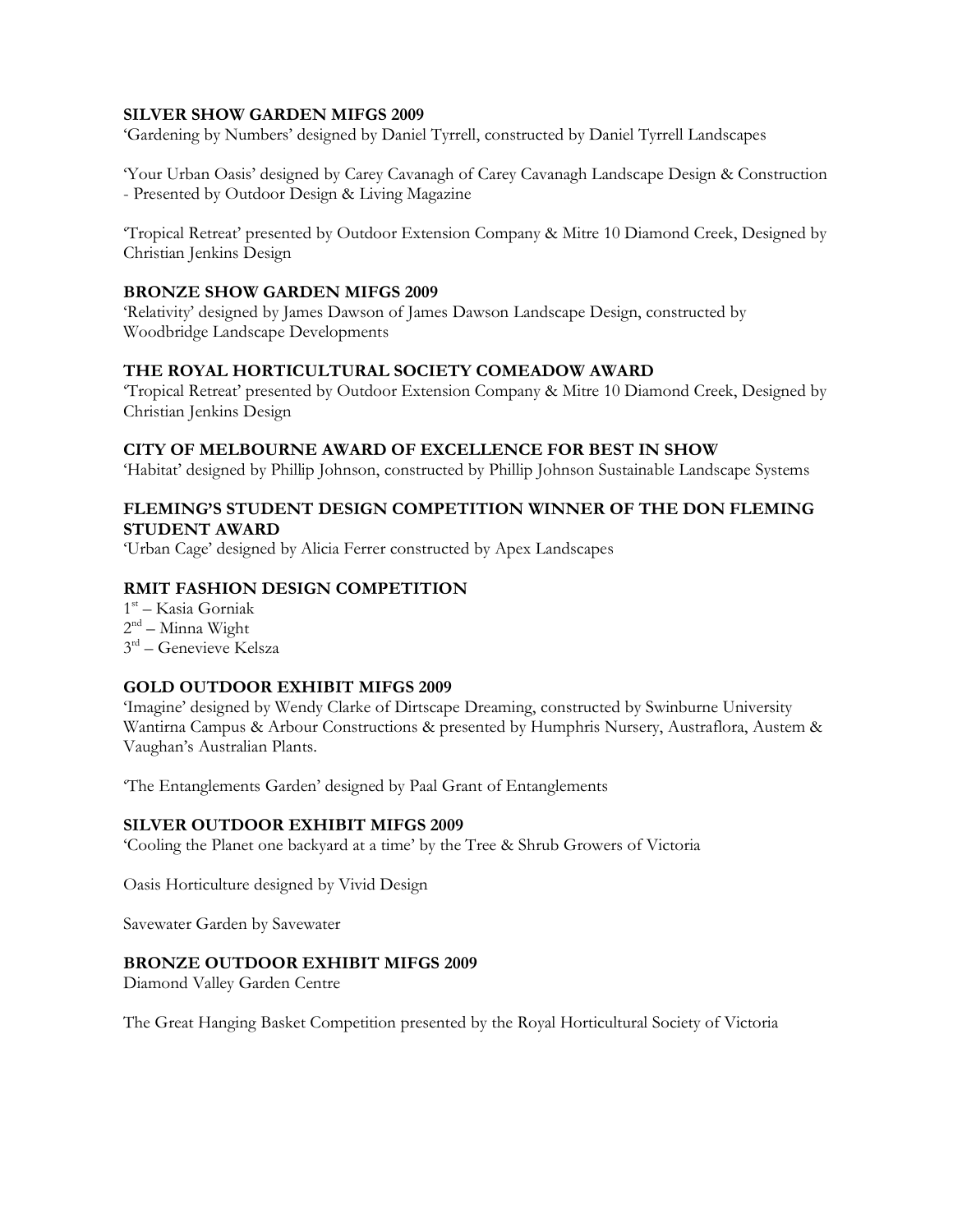#### GOLD RETAIL EXHIBIT MIFGS 2009

Collectors Corner Gardenworld Kooper Tasmania

#### SILVER RETAIL EXHIBIT MIFGS 2009

Garden Express

#### HORTICULTURAL MEDIA ASSOCIATION AWARD FOR BEST USE OF PLANT LIFE

'Imagine' designed by Wendy Clarke of Dirtscape Dreaming, constructed by Swinburne University Wantirna Campus & Arbour Constructions & presented by Humphris Nursery, Austraflora, Austem & Vaughan's Australian Plants.

#### THE GREAT HANGING BASKET COMPETITION BEST BASKET – Affiliate Society's

1<sup>st</sup> – Bentleigh Garden Club 2<sup>nd</sup> – Dibble & Hoe Cottage Gardeners 3 rd – Ringwood Garden Club

#### BEST BASKET – Members

1 st – Justine & Pamela Chettleburgh 2 nd – Judy Bell 3 rd – Lorna Coulson

BEST USE OF COLOUR IN A HANGING BASKET Pat Insall

BEST USE OF TEXTURE IN A HANGING BASKET Peter Greenshields

## MOST INNOVATIVE HANGING BASKET

Brenda Leed

### BEST PLANT THEME

Judy Bell

#### BEST BASKET IN SHOW – SCHOOLS

1 st – Coimadai Primary School 2 nd – Welshpool Primary School 3<sup>rd</sup> – St Anthony's Coptic Orthodox College

#### BEST BASKET IN SHOW – CHILDRENS

1st – Pip Rawet 2<sup>nd</sup> – Kleisha Healy 3 rd – Danielle Volaric

#### MELBOURNE MARKETS FLORAL DESIGN AWARD

Interflora Floral Art Society of Victoria